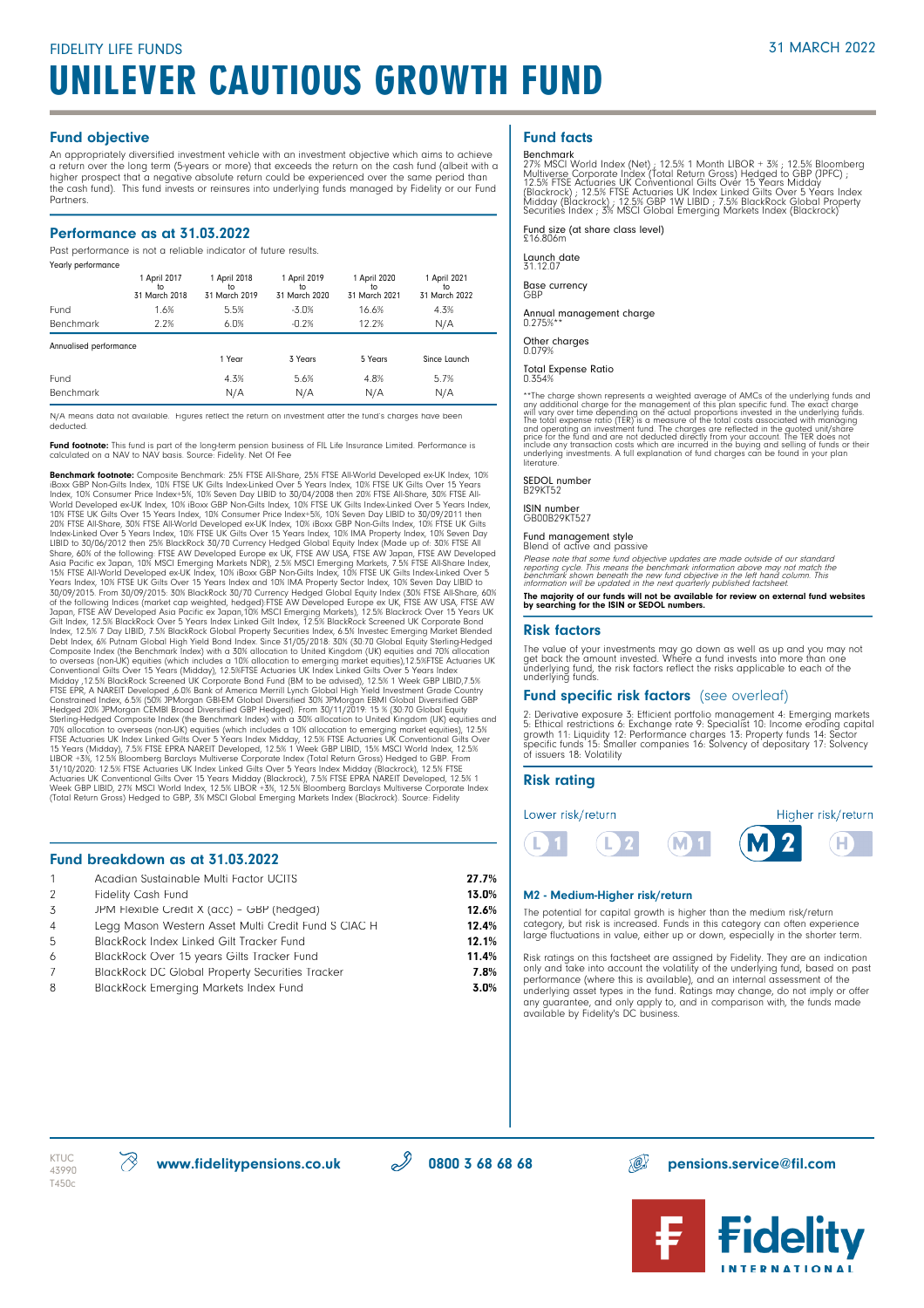#### ESG Fund Rating and Quality Scores

The investment analysis company, MSCI, rates funds according to how well the gompanies into which the funds invest, take account of environmental, social and governance (ESG) factors. It provides scores of 1 to 10 (with 10

The relevant criteria and weightings are chosen by MSCI and different criteria and weightings used by other analysts may produce different results. This is a snapshot<br>of the portfolio at the date indicated. Past ESG ratings are not reliable indicators<br>of tuture ESG ratings. Representation of this ESG dat Fidelity. If you are in any doubt whether a fund is suitable for you please contact a regulated financial adviser.

| ccc |  |       | AA | <b>AAA</b> |
|-----|--|-------|----|------------|
| 0   |  |       |    | 10         |
|     |  |       |    |            |
|     |  | score |    |            |

#### Breakdown as at 31.03.2022

| Fund                                                        | <b>ESG Fund</b><br>Ratina | E    | s<br>Score Score | G<br>Score |
|-------------------------------------------------------------|---------------------------|------|------------------|------------|
| Fidelity Cash Fund W - ACC                                  | AAA                       | 7.2  | 4.77             | 5.95       |
| BlackRock Index Linked Gilt Tracker Fund                    | А                         | 4.57 | 7.53             | 6.76       |
| BlackRock Over 15 years Gilts Tracker Fund                  | А                         | 4.57 | 7.53             | 6.76       |
| <b>BlackRock Emerg Markt Indx</b>                           | <b>BBB</b>                | 5.1  | 5.1              | 3.81       |
| Acadian Sustainable Multi Factor UCITS                      | AA                        | 5.95 | 4.98             | 4.96       |
| Legg Mason Western Asset Multi Credit Fund S Class GBP      | N/A                       | N/A  | N/A              | N/A        |
| Accumulating (Hedged)<br>JPM Flexible Credit X GBP (hedged) | А                         | 5.92 | 4.79             | 5.05       |
| <b>BlackRock DC Global Property Securities Tracker</b>      | N/A                       | N/A  | N/A              | N/A        |

Source: MSCl<br>The will be displayed when there is no ESG data available for the fund or the fund is not ESG rated.<br>The information is as at the date of production based on data provided by MSCl. There may be timing<br>differen

#### Carbon Footprint

The investment analysis company MSCI measures a fund's carbon intensity by<br>calculating how much CO2 is emitted by the companies it invests in. To allow<br>companies of different sizes to be compared, the figures are adjusted terms of tons of CO2 for each million dollars' worth of sales.

MSCI has provided the following guidance for assessing the figures shown in the<br>table. These ratings help to show where each fund stands in relation to the fund<br>marketplace as a whole. As in the table, the figures are for million dollars' worth of sales.

| Very high  | High       | Moderate  | Low        | Very low  |
|------------|------------|-----------|------------|-----------|
| $525$ tons | 250 to 524 | 70 to 249 | 15 to $69$ | less than |
| or more    | tons       | tons      | tons       | 15 tons   |

#### CO2 analysis as at 31.03.2022

| Fund                                                                | Tons of CO2 per million<br>dollars of sales |
|---------------------------------------------------------------------|---------------------------------------------|
| Fidelity Cash Fund W - ACC                                          | 3.25                                        |
| BlackRock Index Linked Gilt Tracker Fund                            | N/A                                         |
| BlackRock Over 15 years Gilts Tracker Fund                          | N/A                                         |
| BlackRock Emerg Markt Indx                                          | 334.45                                      |
| Acadian Sustainable Multi Factor UCITS                              | 85.72                                       |
| Legg Mason Western Asset Multi Credit Fund S Class GBP Accumulating | N/A                                         |
| (Hedged)<br>JPM Flexible Credit X GBP (hedged)                      | 274.97                                      |
| <b>BlackRock DC Global Property Securities Tracker</b>              | N/A                                         |

Source: MSCI<br>n/a will be displayed when there is no ESG data available for the fund or the fund is not ESG rated.<br>The information is as at the date of production based on data provided by MSCI. There may be timing<br>differen you can visit https://www.msci.com/esg-fund-ratings

Disclaimer issued by MSCI ESG Research LLC:<br>Certain information contained herein ("Information") has been provided by MSCI ESG Research LLC and its affiliates (the "ESG Parties"), none of the ESG Parties<br>Certain informatio

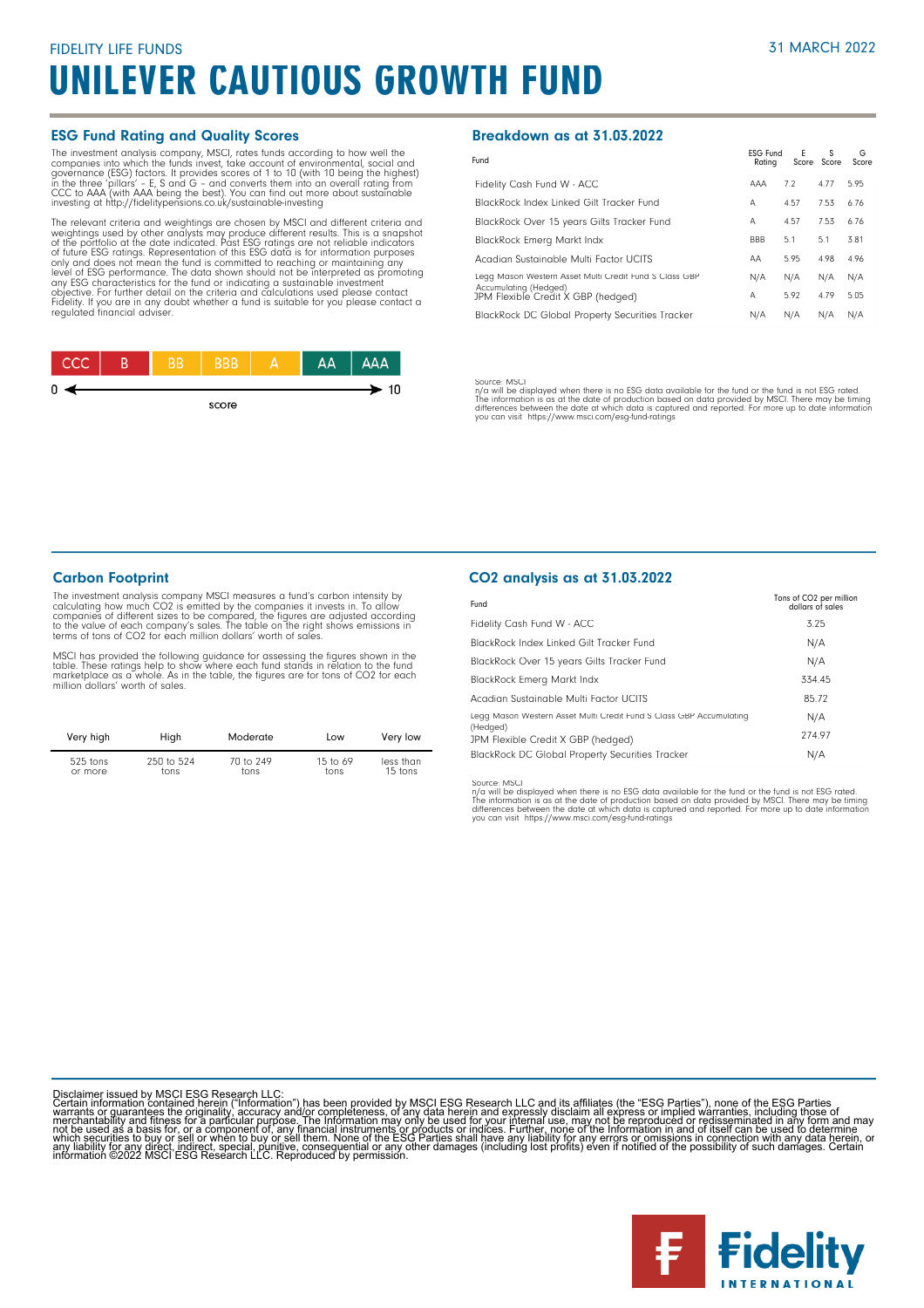## Acadian Sustainable Multi Factor UCITS

### Asset breakdown as at 31.03.2022

| North American Stock         | 70.7%     |  |
|------------------------------|-----------|--|
| European Stock Large Cap     | $8.9\%$   |  |
| Japan Stock                  | $5.6\%$   |  |
| Asia ex-Japan Stock          | $4.4\%$   |  |
| European Stock Mid Cap       | $4.0\%$   |  |
| <b>Emerging Market Stock</b> | $1.1\%$   |  |
| U.K. Stock Large Value       | $0.9\%$ I |  |
| U.K. Stock Large Core/Growth | $0.8\%$ I |  |
| Cash                         | $1.0\%$ I |  |
| Other                        | $2.5%$ I  |  |

#### Source: Morningstar

Please note that the breakdown of underlying funds shown may not equal 100% due to buying/selling over a month<br>end resulting in the fund being slightly in debit or credit. Where derivative instruments are held they are gen

## Fidelity Cash Fund

Portfolio data currently not available.

## JPM Flexible Credit X (acc) – GBP (hedged)

### Credit Rating breakdown as at 31.03.2022

| BB             | 36.0%                                                                                                                         |
|----------------|-------------------------------------------------------------------------------------------------------------------------------|
| <b>BBB</b>     | 25.3%                                                                                                                         |
| B              | 20.2%                                                                                                                         |
| AAA            | 7.6%                                                                                                                          |
| Α              | 4.6%<br><b>Contract Contract Contract Contract Contract Contract Contract Contract Contract Contract Contract Contract Co</b> |
| <b>Below B</b> | 4.1%<br><b>Contract Contract Contract</b>                                                                                     |
| Not Rated      | $2.0\%$                                                                                                                       |
| AA             | $0.2%$                                                                                                                        |
|                |                                                                                                                               |

#### Source: Morningstar

Where derivative instruments are held they are generally represented in the appropriate asset or sector categories.<br>When an "other" category is shown, it may include some derivative types such as volatility index futures a return swaps.

## Top holdings as at 31.03.2022

| <b>APPLE INC</b>               | 5.6% |
|--------------------------------|------|
| MICROSOFT CORP                 | 4.4% |
| ALPHARFT INC CLASS A           | 3.4% |
| AMAZON.COM INC.                | 2.7% |
| <b>TESLA INC.</b>              | 1.4% |
| BERKSHIRE HATHAWAY INC CLASS B | 1.4% |
| META PLATEORMS INC CLASS A     | 1.3% |
| JOHNSON & JOHNSON              | 1.3% |
| PROCTER & GAMBLE CO            | 1.1% |
| JPMORGAN CHASE & CO            | 1.0% |
|                                |      |

#### Source: Morningstar

Reference in this document to specific securities should not be considered as a recommendation to buy or sell these securities, but is included for the purposes of

illustration only.

Top holdings are those securities in which the largest percentage of the fund's total assets are invested. Investments made through derivative instruments and other securities issued by the same company are listed separately. Foreign exchange currency related derivative<br>instruments and other derivatives similar to money market instruments, such as interest<br>rate swaps, are excluded from the top holding

### Top holdings as at 31.03.2022

| NATWEST GROUP PLC 5.125%                           | 0.6% |
|----------------------------------------------------|------|
| <b>GENERAL ELECTRIC COMPANY 4.156%</b>             | 0.5% |
| NATIONWIDE BUILDING SOCIETY 5.75%                  | 0.5% |
| EMERA INC 6.75%(2076-06-15)                        | 0.5% |
| CREDIT AGRICOLE S.A. 8.125%                        | 0.5% |
| UBS GROUP AG 5.125%                                | 0.5% |
| CCO HOLDINGS. LLC/ CCO HOLDINGS CAPITAL CORP. 5.12 | 0.4% |
| <b>FNEL - SOCIFTA PER AZIONI 2.25%</b>             | 0.4% |
| ORANGE S.A. 1.75%                                  | 0.4% |
| AIB GROUP PLC 2.875%(2031-05-30)                   | 0.4% |
|                                                    |      |

Source: Morningstar

Reference in this document to specific securities should not be considered as a recommendation to buy or sell these securities, but is included for the purposes of

illustration only.

Top holdings are those securities in which the largest percentage of the fund's total assets are invested. Investments made through derivative instruments and other securities issued<br>by the same company are listed separately. Foreign exchange currency related derivative<br>instruments and other derivatives similar to rate swaps, are excluded from the top holding calculation.

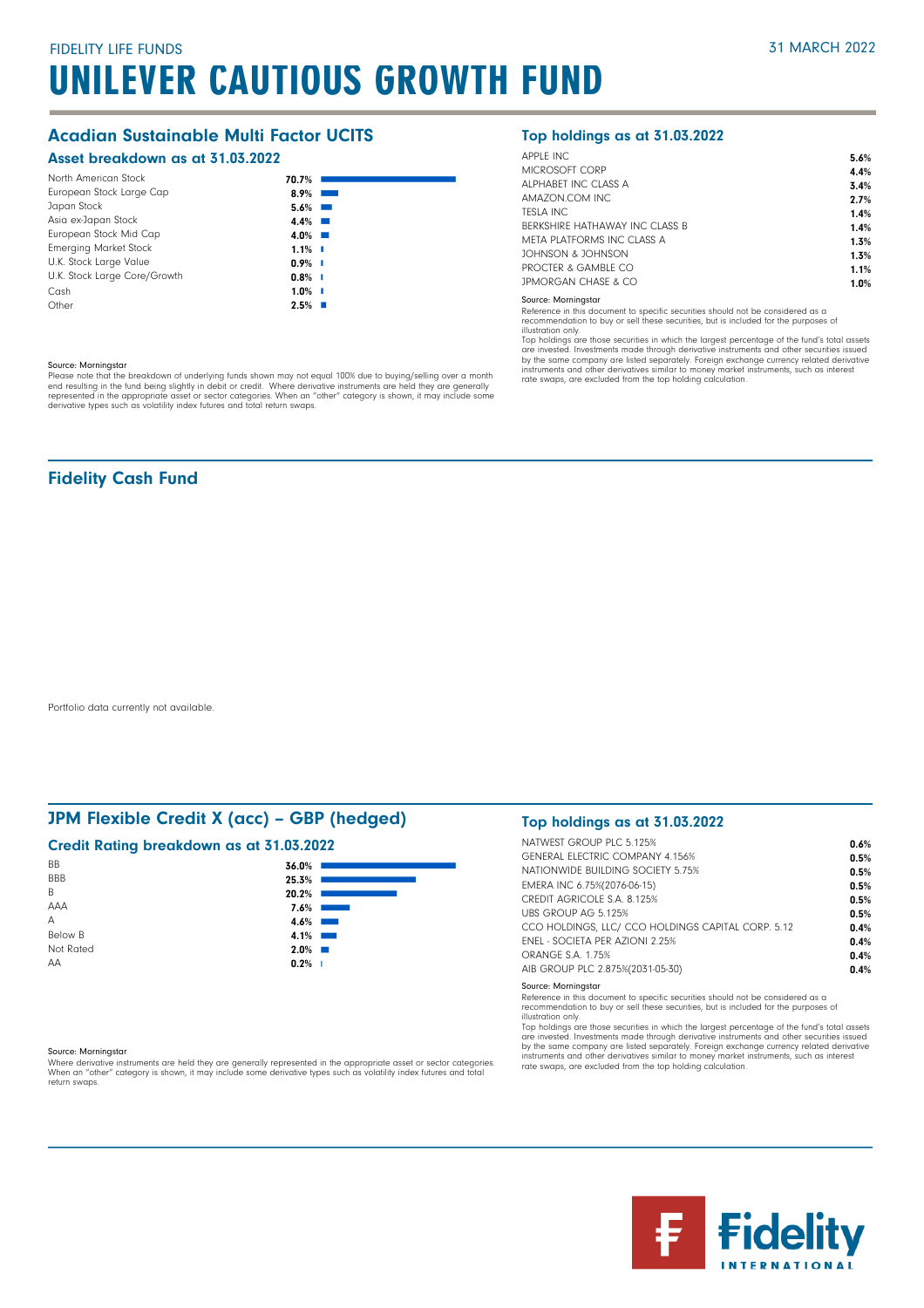## Legg Mason Western Asset Multi Credit Fund S ClAC H

#### Asset breakdown as at 31.03.2022

| North American Bond                  | 64.5%                  |                                   |
|--------------------------------------|------------------------|-----------------------------------|
| <b>Emerging Markets Bond</b>         | 11.4%                  |                                   |
| Asia ex-Japan Bond                   | 5.2%                   | <b>Contract Contract Contract</b> |
| Other Bond                           | $4.6\%$                |                                   |
| Convertible                          | $3.3\%$                |                                   |
| European Bond                        | $3.0\%$ $\blacksquare$ |                                   |
| Preferred Stock                      | $2.3\%$ $\blacksquare$ |                                   |
| U.K. Corporate Bond Interm/Long Term | $1.4\%$ $\blacksquare$ |                                   |
| Cash                                 | $3.2\%$                |                                   |
| Other                                | $1.2\%$                | - 11                              |

#### Source: Morningstar

Please note that the breakdown of underlying funds shown may not equal 100% due to buying/selling over a month<br>end resulting in the fund being slightly in debit or credit. Where derivative instruments are held they are gen

## BlackRock Index Linked Gilt Tracker Fund

## Asset breakdown as at 31.03.202

U.K. Inflation Index Linked Bond

| 22     |  |
|--------|--|
| 100.0% |  |

#### Top holdings as at 31.03.2022

| UNITED STATES TREASURY NOTES 0.5%(2023-11-30) | 5.6% |
|-----------------------------------------------|------|
| UNITED STATES TREASURY NOTES 1.5%(2024-02-29) | 3.0% |
| TARGA RESOURCES CO                            | 1.5% |
| INDONESIA (REPUBLIC OF) 7%(2027-05-15)        | 0.9% |
| INDONESIA (REPUBLIC OF) 8.375%(2026-09-15)    | 0.8% |
| WESTERN ASSET FUROPEAN LOAN LM ACC FUR        | 0.7% |
| SOUTHWESTERN ENERGY COMPANY 7.75%(2027-10-01) | 0.7% |
| MPLX LP PRF PERPETUAL USD - CLASS A           | 0.7% |
| CARNIVAL CORPORATION 9.875%(2027-08-01)       | 0.7% |
| FIRST QUANTUM MINERALS LTD. 6.88%(2027-10-15) | 0.6% |
|                                               |      |

#### Source: Morningstar

Reference in this document to specific securities should not be considered as a recommendation to buy or sell these securities, but is included for the purposes of illustration only.

Top holdings are those securities in which the largest percentage of the fund's total assets are invested. Investments made through derivative instruments and other securities issued by the same company are listed separately. Foreign exchange currency related derivative<br>instruments and other derivatives similar to money market instruments, such as interest<br>rate swaps, are excluded from the top holding

## Top holdings as at 31.03.2022

| UK 1.25%(2055-11-22) | 5.7% |
|----------------------|------|
| UK 0.12%(2068-03-22) | 5.4% |
| UK 0.38%(2062-03-22) | 5.3% |
| UK 1.12%(2037-11-22) | 4.8% |
| UK 0.5%(2050-03-22)  | 4.7% |
| UK 0.12%(2044-03-22) | 4.6% |
| UK 0.75%(2047-11-22) | 4.6% |
| UK 0.62%(2040-03-22) | 4.5% |
| UK 1.25%(2032-11-22) | 4.4% |
| UK 0.62%(2042-11-22) | 4.4% |
|                      |      |

#### Source: Morningstar

Reference in this document to specific securities should not be considered as a recommendation to buy or sell these securities, but is included for the purposes of illustration only.

Top holdings are those securities in which the largest percentage of the fund's total assets<br>are invested. Investments made through derivative instruments and other securities issued<br>by the same company are listed separate instruments and other derivatives similar to money market instruments, such as interest rate swaps, are excluded from the top holding calculation.

#### Source: Morningstar

Where derivative instruments are held they are generally represented in the appropriate asset or sector categories. When an "other" category is shown, it may include some derivative types such as volatility index futures and total return swaps.

## BlackRock Over 15 years Gilts Tracker Fund

## Asset breakdown as at 31.03.2022

U.K. Gilt Bond Interm/Long Term 100.0%

#### Top holdings as at 31.03.2022

| UK 4.25%(2055-12-07)<br>6.1%<br>UK 4.5%(2042-12-07)<br>5.5%<br>UK 4%(2060-01-22)<br>5.4%<br>UK 3.5%(2045-01-22)<br>5.1%<br>UK 4.75%(2038-12-07)<br>5.1%<br>UK 4.25%(2046-12-07)<br>4.9%<br>UK 4.25%(2040-12-07)<br>4.8%<br>UK 3.25%(2044-01-22)<br>4.8%<br>UK 3.75%(2052-07-22)<br>4.8%<br>UK 3.5%(2068-07-22)<br>4.4% |  |
|------------------------------------------------------------------------------------------------------------------------------------------------------------------------------------------------------------------------------------------------------------------------------------------------------------------------|--|
|                                                                                                                                                                                                                                                                                                                        |  |
|                                                                                                                                                                                                                                                                                                                        |  |
|                                                                                                                                                                                                                                                                                                                        |  |
|                                                                                                                                                                                                                                                                                                                        |  |
|                                                                                                                                                                                                                                                                                                                        |  |
|                                                                                                                                                                                                                                                                                                                        |  |
|                                                                                                                                                                                                                                                                                                                        |  |
|                                                                                                                                                                                                                                                                                                                        |  |
|                                                                                                                                                                                                                                                                                                                        |  |
|                                                                                                                                                                                                                                                                                                                        |  |

#### Source: Morningstar

Reference in this document to specific securities should not be considered as a recommendation to buy or sell these securities, but is included for the purposes of

illustration only.

Top holdings are those securities in which the largest percentage of the fund's total assets are invested. Investments made through derivative instruments and other securities issued<br>by the same company are listed separately. Foreign exchange currency related derivative<br>instruments and other derivatives similar to rate swaps, are excluded from the top holding calculation.

#### Source: Morningstar

Where derivative instruments are held they are generally represented in the appropriate asset or sector categories.<br>When an "other" category is shown, it may include some derivative types such as volatility index futures a return swaps.

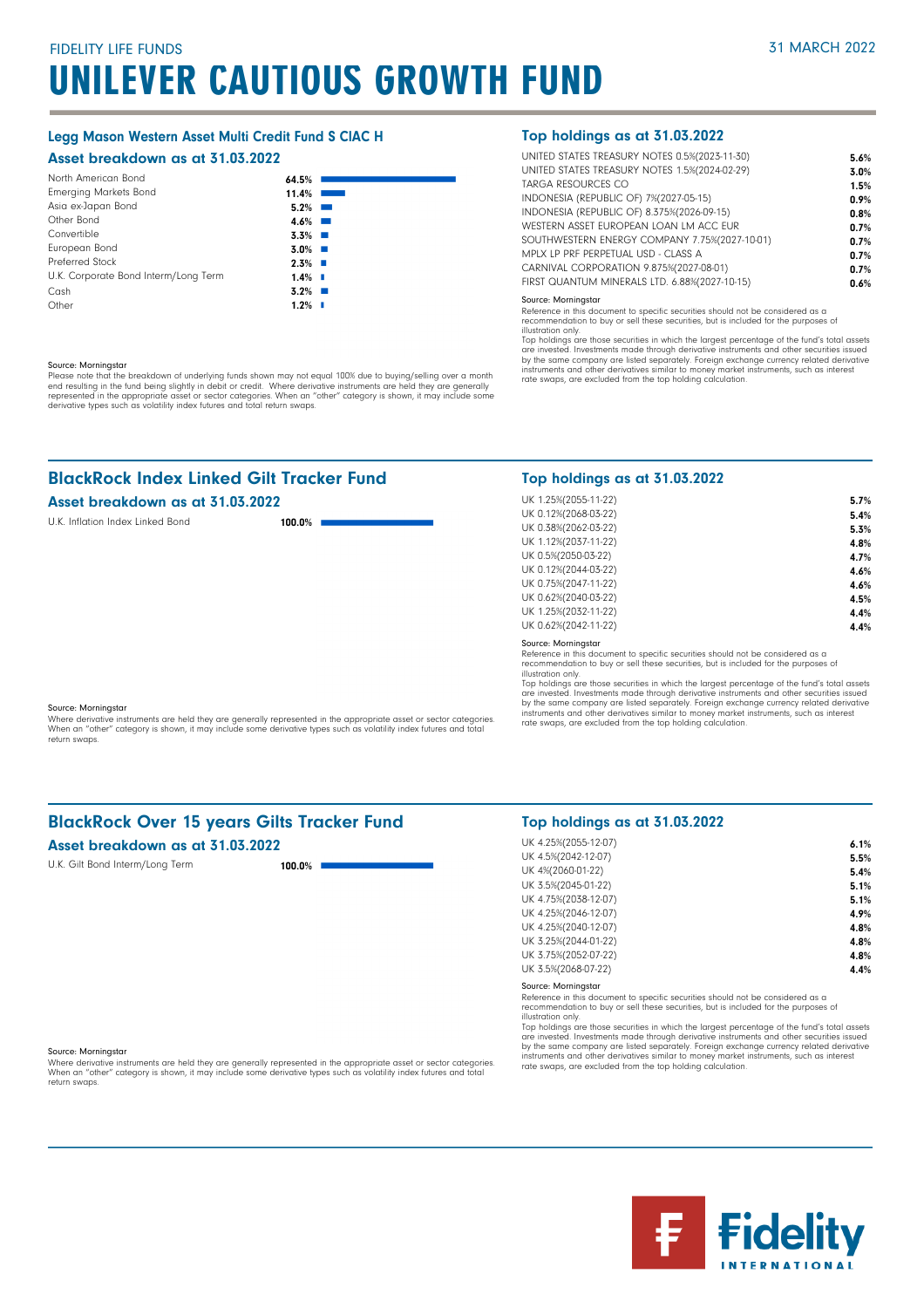## BlackRock DC Global Property Securities Tracker

## Asset breakdown as at 31.03.2022

| North American Stock<br>62.7%              |  |
|--------------------------------------------|--|
| Asia ex-Japan Stock<br>11.7%               |  |
| Japan Stock<br>9.4%                        |  |
| European Stock Mid Cap<br>6.9%             |  |
| European Stock Large Cap<br>2.2%           |  |
| European Stock Small Cap<br>$1.4\%$ $\Box$ |  |
| Other Stock<br>$1.1\%$ I                   |  |
| U.K. Stock Large Growth<br>$1.1\%$ I       |  |
| Cash<br>$-0.4%$                            |  |
| Other<br>3.9%                              |  |

#### Source: Morningstar

Where derivative instruments are held they are generally represented in the appropriate asset or sector categories.<br>When an "other" category is shown, it may include some derivative types such as volatility index futures a return swaps.

## BlackRock Emerging Markets Index Fund

## Industry breakdown as at 31.03.2022



Source: Morningstar<br>Please note that the breakdown of underlying funds shown may not equal 100% due to buying/selling over a month<br>end resulting in the fund being slightly in debit or credit. Where derivative instruments a

## Top holdings as at 31.03.2022

| PROLOGIS INC.                        | 6.0% |
|--------------------------------------|------|
| FOUINIX INC                          | 3.3% |
| PUBLIC STORAGE                       | 3.0% |
| SIMON PROPERTY GROUP INC.            | 2.2% |
| WFILTOWER INC.                       | 2.1% |
| DIGITAL REALTY TRUST INC.            | 2.0% |
| REALTY INCOME CORP                   | 2.0% |
| VONOVIA SF                           | 1.8% |
| AVALONBAY COMMUNITIES INC.           | 1.7% |
| ALEXANDRIA REAL ESTATE FOUITIES INC. | 1.7% |
|                                      |      |

#### Source: Morningstar

Reference in this document to specific securities should not be considered as a recommendation to buy or sell these securities, but is included for the purposes of

illustration only.

Top holdings are those securities in which the largest percentage of the fund's total assets are invested. Investments made through derivative instruments and other securities issued by the same company are listed separately. Foreign exchange currency related derivative<br>instruments and other derivatives similar to money market instruments, such as interest<br>rate swaps, are excluded from the top holding

## Top holdings as at 31.03.2022

| TAIWAN SEMICONDUCTOR MANUFACTURING CO LTD<br>TENCENT HOLDINGS LTD | 6.9%<br>3.7% |
|-------------------------------------------------------------------|--------------|
| SAMSUNG FLECTRONICS CO LTD                                        | 3.7%         |
| ALIBARA GROUP HOLDING LTD ORDINARY SHARES                         | 2.9%         |
| MSCI EMERGING MARKETS FUTURE JUNE 22(2022-06-17)                  | 1.7%         |
| VALF SA                                                           | 1.1%         |
| MFITUAN CLASS B                                                   | 1.1%         |
| CHINA CONSTRUCTION BANK CORP CLASS H                              | 1.0%         |
| RELIANCE INDUSTRIES LTD ADR                                       | 0.9%         |
| <b>INFOSYS LTD</b>                                                | 0.8%         |

#### Source: Morningstar

Reference in this document to specific securities should not be considered as a recommendation to buy or sell these securities, but is included for the purposes of illustration only.

Top holdings are those securities in which the largest percentage of the fund's total assets<br>are invested. Investments made through derivative instruments and other securities issued<br>by the same company are listed separate instruments and other derivatives similar to money market instruments, such as interest rate swaps, are excluded from the top holding calculation.